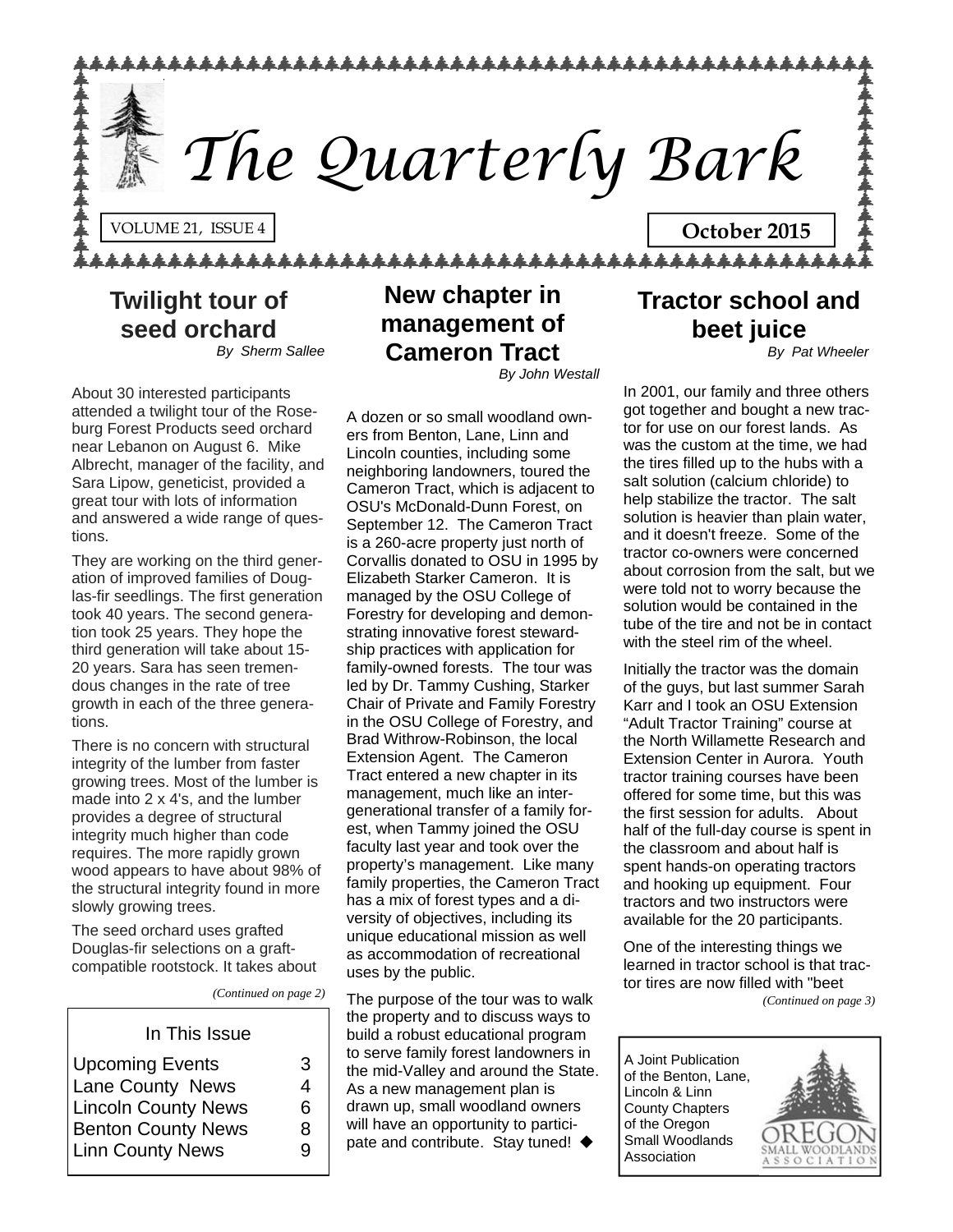### **Seed orchard tour**

*(Continued from page 1)* 



*Douglas-fir cones bagged for pollentation* 

6-years before the seed tree is ready to develop cones. A combination of girdling, calcium nitrate fertilizer, and growth hormones are used to stimulate cone development. Controlled mass pollination is used



*The Quarterly Bark* 

Published four times a year in January, April, July and October.

Editor: John Westall 12090 Rolling Hills Road Monmouth, Oregon 97361-4600 503-838-1436 westallj@att.net

Letters to the Editor accepted but may be edited for content and length. The views and or opinions herein expressed may not necessarily be the opinion of the Benton, Lane, Lincoln or Linn County members or of the editors.



A quarterly publication of the Benton, Lane, Lincoln and Linn County Chapters  $\widehat{\mathrm{OREGON}}$  of the Oregon Small **ON Woodlands Association** 

The Quarterly Bark to fertilize the cones. This method requires that the cones be bagged to prevent pollination from a source other than one that is known.

Swiss needle cast impact on Douglas-fir can be moderated by selecting seedlings from parents that exhibit the minimum impact from the disease. They have not been able to find a way to develop a seedling that is immune to the disease.

Seedling zones are listed with an elevation that represents the upper level of tolerance. Thus a seedling listed with an elevation of 1500 or 2500 feet can be planted on the valley floor and should still do well.

Seedlings are getting harder to obtain and that is likely to be increasingly the case in coming years. A recommendation is to plan ahead and order early. Even better, a suggestion was made to get together in your county chapter and contract planting of seedlings with a nursery. That way, small woodland



*Sara Lipow with pollen applicator (at head of arrow)* 

owners will be more likely to have a source of known seedlings available when they need them and probably at a much lower price than they would pay on the market.

Thanks to the Benton County Small Woodlands Association for organizing a very informative tour.

**Connecting Forest Landowners with Seedlings, Services and Contractors** 

### **DISCOVER Our Interactive Website** www.forestseedlingnetwork.com

BUY/SELL SEEDLINGS · FIND VENDOR SERVICES & CONTRACTORS · VALUABLE RESOURCES



### THE NATURAL CHOICE FOR FOREST LAND REAL ESTATE

**Professional Foresters & Experienced Brokers** 

Licensed in Oregon

(541) 505-3377 www.NWForestProperties.com

Fred Sperry, Principal Broker<br>(541) 868-6567 fred@nwforestproperties.com Tim Gurton, Associate Broker<br>(541) 636-7851 tim@nwforestproperties.com

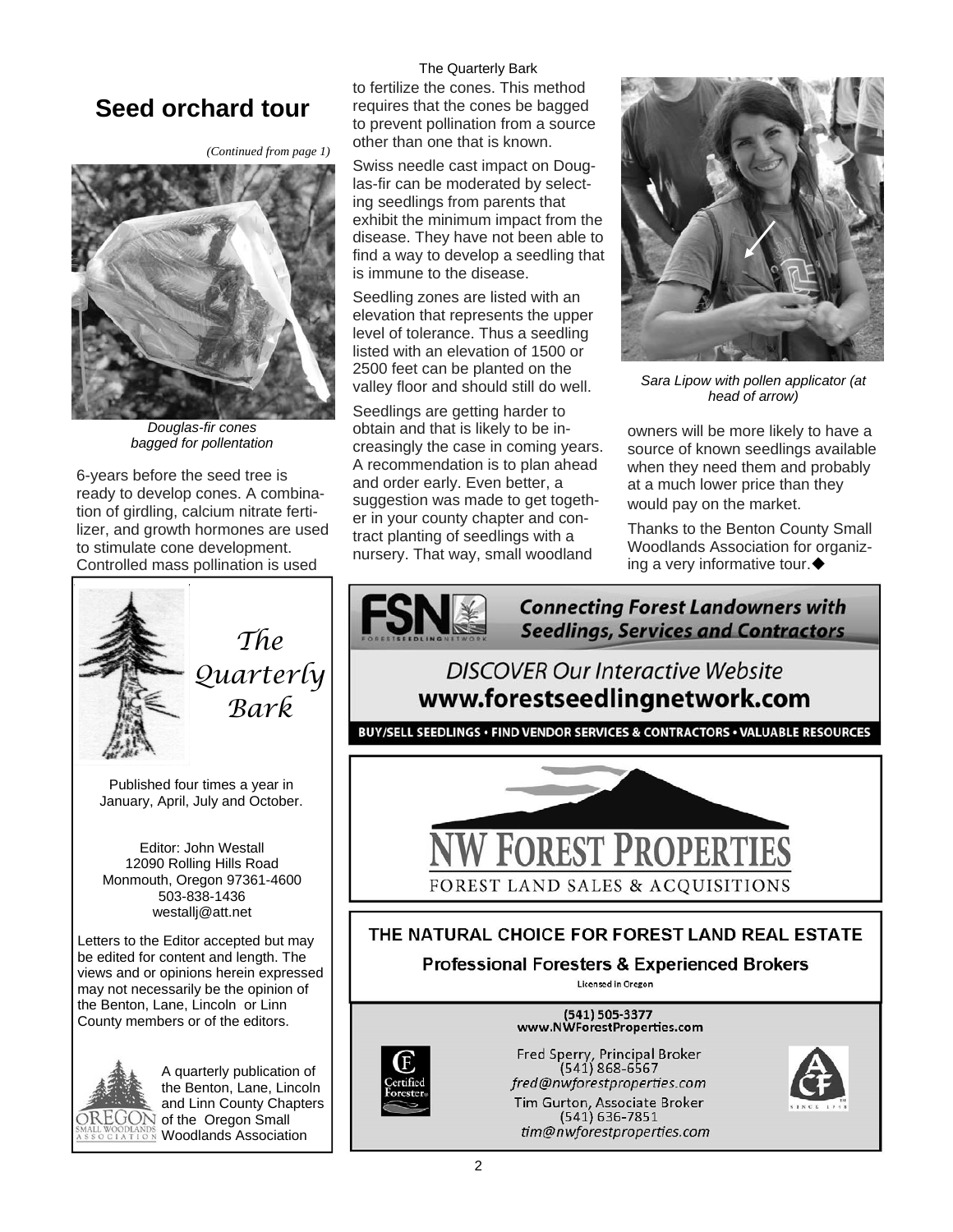#### *(Continued from page 1)*

juice" (actually a plant based solution that's heavier than water and doesn't freeze) rather than calcium chloride, because calcium chloride has *indeed* been found to be corrosive. I discussed this with our tractor co-owners, and we decided to switch to beet juice at a cost of several hundred dollars. However, when the service man arrived to swap the fluids, it was already too late -- the valve was so corroded that it couldn't be opened, and the wheels themselves were disintegrating. So, in addition to the several hundred dollars for the beet juice, we ended up paying several hundred more dollars for new wheels.

The "Adult Tractor Training" course was very successful. In 2015 the program had three adult offerings: Beginner Class, Women Only Beginner Class and Advanced Class. Classes are offered each summer in June or July. For more information call NWREC at 503-678-1264 or see [http://oregonstate.edu/dept/](http://oregonstate.edu/dept/NWREC/) [NWREC/](http://oregonstate.edu/dept/NWREC/). ♦

*By John Potter* 

Starting in the Spring of 2014, we have noticed topkill in a number of Douglas-fir on our property near Pedee. At first, we saw it in our 30 plus year old plantations, but on closer inspection, we see it in our 60 year old natural regeneration and bigleaf maple. About 2 or 3 % of 30 year old trees have topkill (less topkill among older trees, but it is hard to spot), but many more may be affected.

From inspection of trees on the ground, it appears that a rodent has chewed the bark at multiple sites on a tree, in some cases resulting in a girdle. Damaged areas extend vertically up to a foot or more, and laterally one inch to several inches or, in some cases, enough to girdle stems 7 inches in diameter. Topkill may be 5 feet to 15 or more feet.

#### The Quarterly Bark

**Beet juice**<br> **A** neighbor about 3 miles southeast<br>
of our property has the same problem, and he is convinced that the western grey squirrel is the culprit. In the past year I have seen a grey squirrel or two on the property, but I don't recall having seen them before. Dave Thompson, ODF Stewardship Forester, indicated grey

squirrel will produce bark shavings 1 to 2 inches wide and up to 6 or 8 inches long, whereas porcupine will produce bark chips like those in playgrounds. I have not seen any shavings or chips under topkill trees, but they might be difficult to spot unless fresh. ♦

### **Upcoming events**

#### **OSU Extension Online Calendars**

For events in and around **Benton, Linn and Polk Counties** check [http://extension.oregonstate.edu/benton/forestry/events.](http://extension.oregonstate.edu/benton/forestry/events)

Also, you can sign up for the *Compass* **and** *Needle* mailing list to receive an e-mail notice when an event is scheduled: send a request to [jody.einerson@oregonstate.edu](mailto:jody.einerson@oregonstate.edu) or phone Jody at 541-766-6750.

For events in and around **Lincoln County**, see [http://extension.oregonstate.edu/lincoln/forestry/news.](http://extension.oregonstate.edu/lincoln/forestry/news)

**Benton County Tree Farmer of the Year Tour,** Saturday, October 3, 9 - 2 pm, Greg and Barbara Vollmer Tree Farm near Alsea. Details p. 8. **RSVP**.

**Benton County Tour of Brooks Nursery,** Tuesday, October 27, 1 - 5 pm. Detail p. 8. **RSVP**.

**Linn County Workshop on Noxious Weeds and Exotic Forest Pests,**  Wednesday, November 4, 7:00 - 8:30 pm at the Lebanon campus of LBCC, 44 Industrial Way, Lebanon. See article p. 12.

**Lincoln County Forestry Classes,** Saturday, October 3, 10, 17, 24, 31 at the new OSU Extension office, 1211 SE Bay Blvd, Newport; and Wednesday, October 14 at Oregon Coast Community College Lincoln City Campus, **Topkill** 3788 SE High School Drive, Lincoln City. For details see p. 7 or Lincoln By John Potter County link above. RSVP. ♦



## **ALDER WANTED**

Also Maple & Ash Saw Logs, Timber, & Timber Deeds

Contract Procurement Foresters at...

#### Eugene

Tim Tracy: 541-231-4758 Dick Walton: 541-206-4105

#### Garibaldi

Lee Adkins: 541-290-9892

For information about Northwest Hardwoods, please visit: northwesthardwoods.com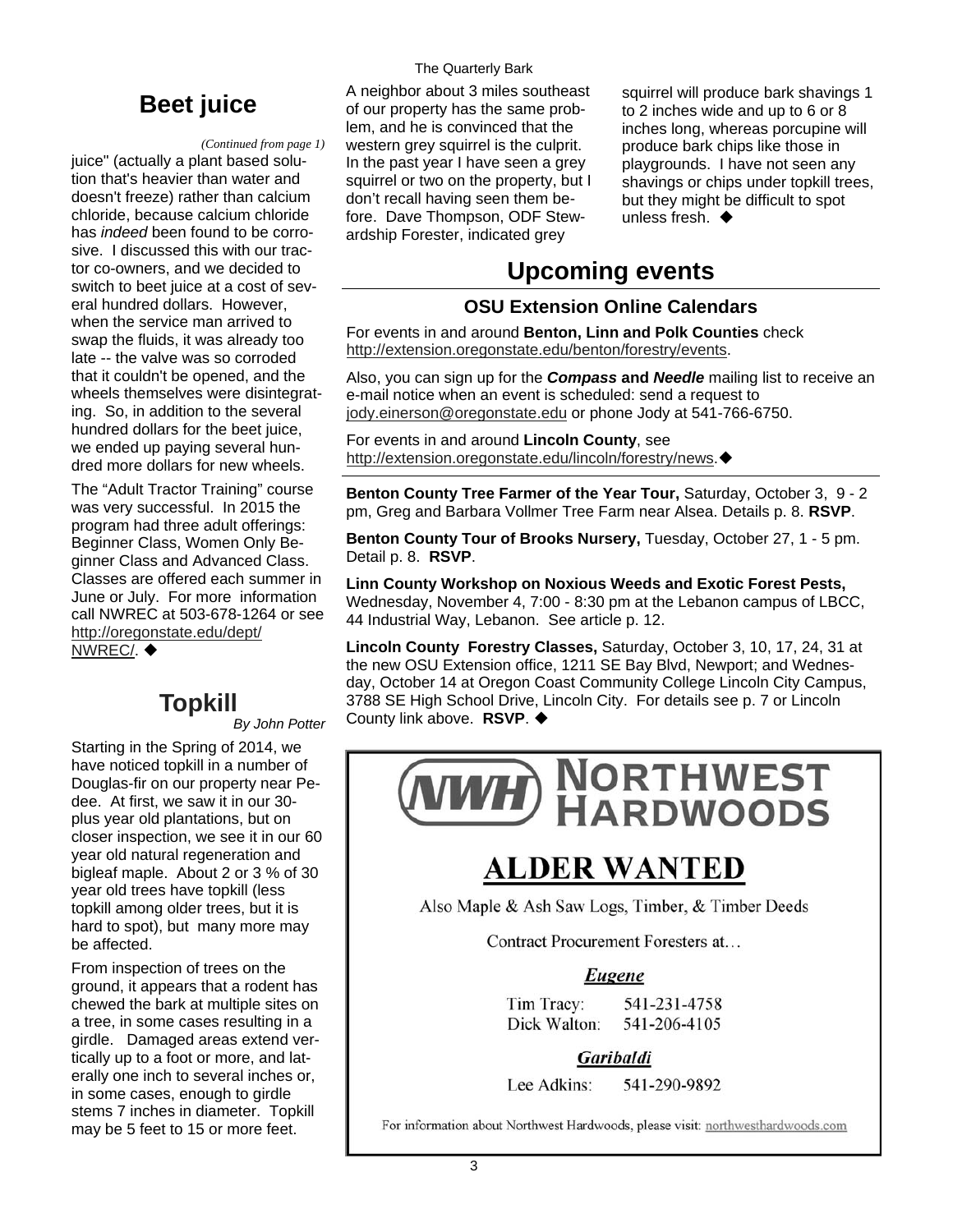The Quarterly Bark

# *Lane County News*

### **Summary of events**

This year we successfully completed a spring tour of Lane County's 2014 Tree Farm of the year, Jim Christian's tree farm located southwest of Eugene, and a summer tour on the Volz and Petersen tree farms located in the Upper Camp Creek area. Originally, we had planned for a fall tour September 26 on the Bauman tree farm. However, that tour has been postponed and currently is being rescheduled for the spring of 2016. Tom and Lindsay are working on planning for the event, with hopes of having it be a Howdy Neighbor Tour. We will be updating you as details for the tour develop. LSWA has no plans for fall events. At our recent board meeting on September 9 the board had a discussion on what forest subjects would be most beneficial for our members. On the ground forest tours ranked highest followed by seminar presentations covering subjects from the generational passing of forest lands to log markets and harvest planning. We also discussed holding board meetings outside the Eugene area and specifically accommodating our members from the west side of Lane County. This upcoming year we will be considering a summer board

#### **Lane County Chapter Board of Directors**

Mike Atkinson (Treasurer) coyote8199@wildblue.net Dick Beers (Vice President) rbeers2606@comcast.net Tom Bauman & Lindsay Reaves (Membership Committee) lindsayga@peak.org Wylda Cafferata wyldac@gmail.com Jim Christian christmastreeland@yahoo.net Gary Jensen (president) treegary@aol.com Rick Olson rolson2@attglobal.net Chuck Volz chuckVolz67@gmail.com Alan Petersen 541-746-3929

*By Gary Jensen, LSWA Chair* 

meeting in the Florence area. We are also in the process of planning the annual meeting, which is scheduled for January 21, 2016 at the Eugene Elks located off West 11<sup>th</sup> Street. Topics for the meeting and the guest speaker are currently being worked out. Our next board meeting is scheduled for Tuesday, December 8 at the West Lane ODF office in Veneta from 7 pm to 9 pm. Please join us if you have an interest in working with LSWA and providing input.

This summer LSWA received some very positive information from the Oregon State Extension Service: "Extension will be hiring an Extension Forester for Lane County and returning services to our forest land owners." Hopefully the position will be filled by early 2016. You will be updated as we learn more about the position and who will fill it.

#### **Upcoming events:**

Winter Quarterly Board Meeting - Tuesday, December 8, 2015

Annual Members Meeting -

Thursday, January 21, 2016

Seedling Sale -

Saturday, February 6, 2016 ♦

### **Lane County Small Woodlands Summer Tour**

*By Wylda Cafferata* 

On August 22, 2015, thirty-seven Lane County OSWA members and guests gathered for a splendid day touring two tree farms. In the morning Chuck Volz,



retired from 40 years as forest engineer with Weyerhaeuser, gave a masterful talk on the art of forest road building followed by a tour of roads he has built on his 65-acre tree farm. Chuck gave a lesson on basic terminology: *gradient* is the rise/fall in 100 horizontal feet of road; a *station* is 100 feet of road; a *control point* is any problematic spot on the topography through which you want your road to pass, such as a saddle of a ridge top.

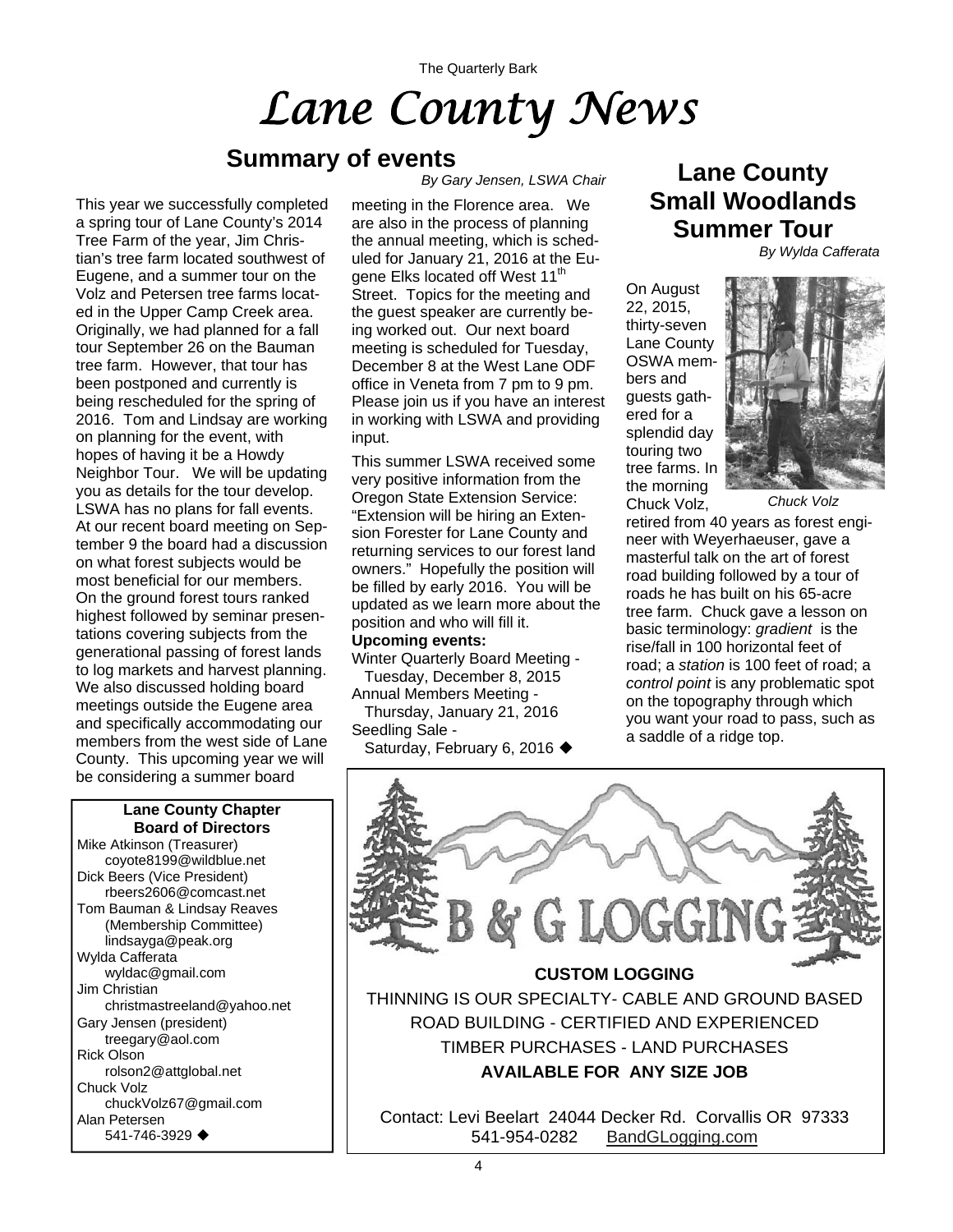He explained that the first question anyone building a forest road should ask is how will the property be logged. That tells you where the roads should go. He went on to emphasize the strong relationship between construction and maintenance: good design and construction lead to easy maintenance; poor design and sloppy construction lead to nightmares. The angle of cut slopes varies with soil type, and road surfaces are best rocked if possible. He advised against outsloping roads since that leads to drainage issues and continuous maintenance. He advised against using fabric unless it is covered with at least 8" of rock to allow grading. The group was very interested in costs, and Chuck reviewed those he had on his property.

Then Ed Fisher, president of Oakridge Sand & Gravel, provided ballpark figures to help estimate roadwork costs: new construction built to industry standard of winter hauling runs approximately \$300/station, including removal of stump and debris scatter, building grade, grade and roll, and 18" minimum culverts adding \$30/ft. To rock with 8" of 3" crushed rock requires 56 tons per station, with an average price of \$16/ton, coming to \$896/station. Variables include material source, haul distance and size of project, as well as road location (ridge top vs. side hill), drainage issues, road side ditches, culverts, erosion control systems (ditch dams, straw bales). Chuck said best practice is to build a road and drive on it for a year before rocking to aid compaction. He reminded the groups that roads are a capital investment — hauling should be shut down during spring thaws for road protection. Many of us had a new respect for forest roads as we walked along them looking at Chuck and Marg's tree farm.

While the group enjoyed a picnic lunch, Steve Bowers, Oregon State Extension Interim Timber Harvest Specialist, made the joyous announcements that the Legislature has approved funding a Lane County Extension forester, as well as a

#### The Quarterly Bark

state-wide timber harvest specialist. Steve also discussed current log prices with the group: Doug fir is pushing \$700/thousand with other species less, and fiber is up to the thirties due to overseas demand. Other lunch-time discussions included updates on the proposed riparian rule decision-making process and OFRI's Wildlife in Managed Forests publications.



Riding on hay bales in the back of pickups, the group moved to the near-by Petersen Ranch where Andy Petersen explained the Healthy Forest Reserve (HRP) perma-

*Andy Petersen* 

nent easement they have through NRCS(Natural Resource Conservation Service.) It consists of 117 acres of relatively less productive land, much of it on a rocky ridge. Tom Burnham, NRCS District Conservationist, provided additional information on the pilot program. It is available only in twelve states, and is not currently funded, although Tom is hopeful it will be again soon. Unlike wetland easements, this is a

working forest agreement where landowners may continue to maintain roads, thin, and clearcut, subject to certain size limitations. Rotation is extended to 80-100 years. The goal is to create spotted owl habitat with a maximum of 40% crown closure, snag creation, and a multi-storied forest. NRCS has paid between \$2500 and \$4500 per acre, and covered restoration costs including thinning and snag creation, while landowners continue to pay taxes on the land, control access, and receive a safe-harbor agreement so if spotted owls move in, they may continue to manage their property. However, the safe-harbor agreement is limited to spotted owls, not other possible threatened or endangered species. Walking down through the thinned forest, the group noticed trees that had been girdled to create snags as well as spaced firs and a diversity of hardwood species. Andy explained that while he would not want to see all the ranch under this program, it made sense for this particular piece of land.

Lane County OSWA members and guests left with heads chock-full of new ideas and appreciation for the opportunity to visit both these outstanding tree farms.  $\blacklozenge$ 

Giustina Resources, LLC **PURCHASING LOGS, TIMBER & TIMBERLAND** DOUGLAS FIR WHITEWOODS CEDAR

Sort-Yards at: Dexter Molalla Rainier Philomath

FOR MORE INFORMATION OR TO ARRANGE A MEETING, PLEASE CONTACT:

Jeanne Shuttleworth 541.517.9707

**Kevin Merritt** 541.954.2230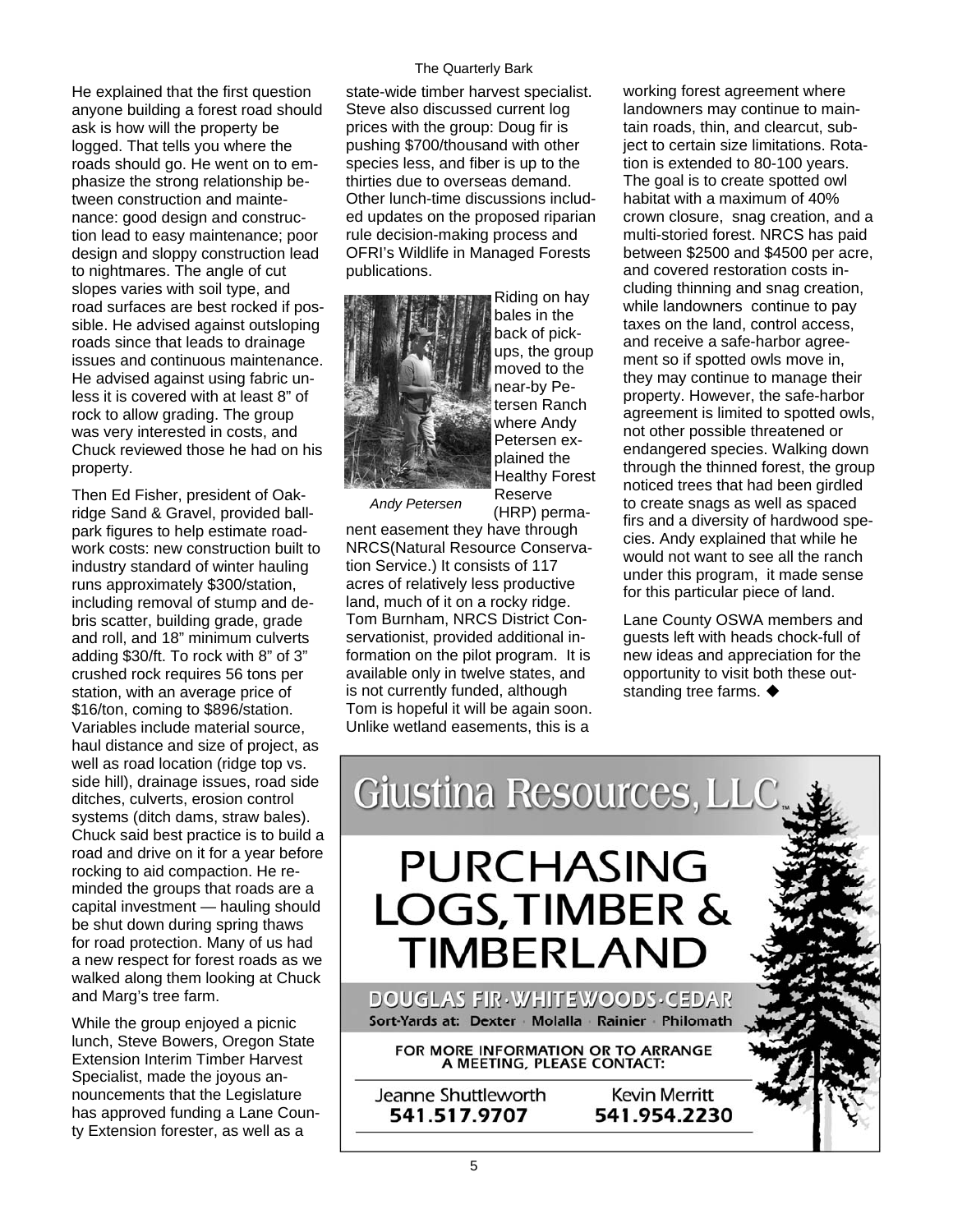## The Quarterly Bark *Lincoln County News*

## **President's Update**

*By Peter Bregman* 

This has been a fire-plagued summer. At the time of this writing one of the big fires is threatening the 2000-3000 year-old trees in California. All of the US west coast states including Idaho have had major fires. On the cruise we did to Alaska, the air over the city of Vancouver looked like the LA smog. All the way up to Skagway the sky was blue with smoke, with many major burns in the state of Alaska.

The pollution and damage caused by all of this should wake up those that legislate on these issues, cause them to put more emphasis on fire prevention rather than then having to fight them. The cost is consuming not only the firefighting budget, but also the budget for making the changes that are needed to prevent the fires in the first place.

August 27 was our 50th anniversary, which we celebrated at my son's place in California. We were going to just let it go by quietly, figuring they would not remember, but they did and put on a nice show for us. It was also 70 years ago, on May 5, 1945 that Holland was liberated. If it had not been for the allied forces making the food drops two weeks prior to that date, many more would have died of hunger, as there was no food left - my family survived, and I take this opportunity to thank this country that liberated us.

Lincoln County had a great Howdy Neighbor tour at the Tim Miller family place. The tour included not only

#### **Lincoln County Chapter Directors**

| Peter Bregman, President 541-563-6428 |              |
|---------------------------------------|--------------|
| Jan Steenkolk,                        | 541-875-1541 |
| Secretary and Treasurer               |              |
| Nick Dahl, Membership                 | 541-444-1379 |
| Joe Steere, Past President            | 541-996-3842 |
| Jim & Betty Denison                   | 541-875-2753 |
| Andy Kittel                           | 541-961-6461 |
| Joe Steenkolk                         | 541-875-1541 |
| Jim Reeb                              | 541-574-6534 |
|                                       | Extension 19 |

our own forestry members but also members from the Farm Bureau. Together there were close to 70 in attendance.

My family and I attended the OSWA annual meeting in Salem. My grandson and I got to meet the governor of the state! It was great being in the capitol building and seeing how the process works. That made me realize why we as forest landowners and farmers do not always get what we feel is right; we are a minority, and we get overruled by the majority of the voters on some issues, on which there should never be a vote, as the issues are covered by Constitutional rights.

It seems like many of these issues are decided according to whatever the loudest voices demand, and those loudest voices are the ones that have more time and more money, and can become more involved in the process, versus the forest landowners and farmers, who do not have the time or resources, but rely on organizations like OSWA and Farm Bureau to do the work for them. We have to start thinking outside of the box to find ways to address these issues.

### **Lincoln County Howdy Neighbor! Tour of Tim Miller Tree Farm**

*By Judy Pelletier* 

The Lincoln County Chapter hosted a Howdy Neighbor! tour of Tim and Susan Miller's farms near Siletz on August 8. Approximately 70 people attended the event, which featured not only forestry operations, but also agriculture. The event was cosponsored by OSWA, the Oregon Forest Resources Institute (OFRI), OSU Extension and the Oregon Farm Bureau.

A highlight of the tour was commercial thinning to remove 27-year-old alder that had self-seeded into a Douglas-fir plantation and to thin the Douglas-fir as necessary. The focus in such a thinning is to optimize the high-quality stand that is left, not the value of the timber delivered to the mill. Three sorts came out of the thinning job: alder pulp, alder saw logs, and Douglas-fir chip and saw.

Lee Miller, of Miller Timber Services in Philomath, described the equip-



**Buying Logs/Timber/Timber Land**

**Douglas Fir Hemlock Grand Fir White Fir**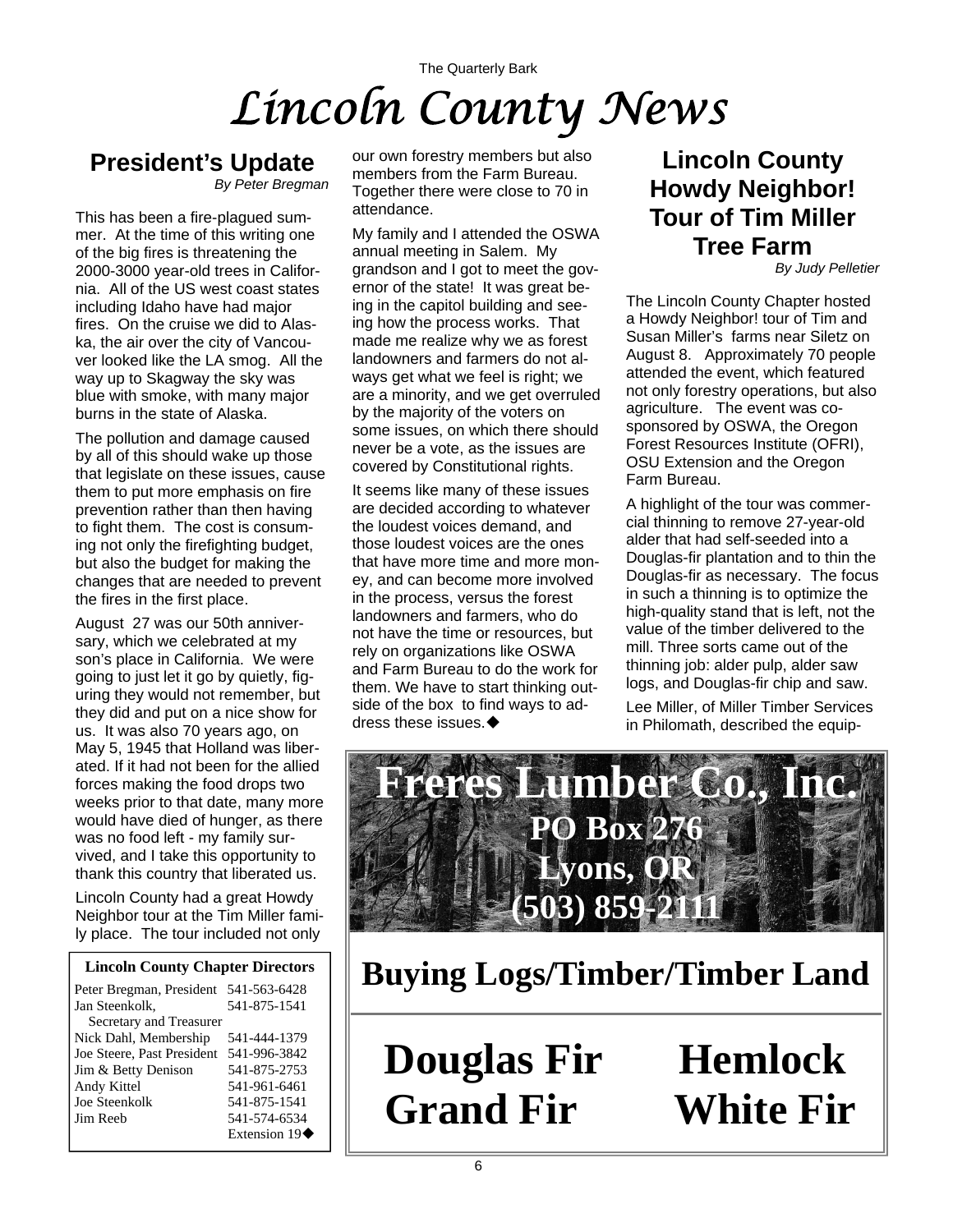ment being used. The Ponsse harvester with an H7 harvester head will handle logs up to 20 inches in diameter, and the H8 head will take logs up to 25 inches. The harvester requires a 12-foot corridor in which to operate and has a reach of over 30 feet, allowing corridors to be spaced at about 60-foot intervals. A forwarder uses the same corridors to move the logs out of the woods and create log decks accessible to log trucks. Both the harvester and forwarder have tethers, allowing them to operate on slopes up to 55% going uphill and 75% going downhill. Lee Miller noted that a minimum of 40 acres is generally required in a thinning operation to make use of this equipment economically favorable.

The tour went on to cover the strategy for managing a 60-year old firspruce-hemlock mixed species stand, control of browse and vegetation in newly planted Douglas-fir, management of riparian buffers under current rules and potential changes to those rules, and changes to pesticide rules from the recent legislative session. The agriculture tour continued in the afternoon with a look at the grass fed beef operation, dealing with drought conditions and working forestry and agriculture together. Many thanks to the Millers and the sponsors for a very diverse and thought provoking tour.  $\blacklozenge$ 

*Tim Miller describing browse and brush control for Douglas-fir seedlings.* 

### The Quarterly Bark **OSU Lincoln County Extension forestry classes**

#### *By Jim Reeb, OSU Extension*

OSU Extension is offering a variety of forestry classes on five Saturday mornings in October and one Wednesday morning. All but the Web Soil Survey class will be taught at the new OSU Lincoln County Extension office, 1211 SE Bay Blvd, Newport. The Web Soil Survey class will be taught at the Oregon Coast Community College Lincoln City Campus, 3788 SE High School Drive, Lincoln City**.** Advanced registration is required. **To find out more about these classes or to register, go to:** 

<http://extension.oregonstate.edu/lincoln/forestry/news>

| Date                   | Class                                                                                                                                          |
|------------------------|------------------------------------------------------------------------------------------------------------------------------------------------|
| Sat 10/3               | Understanding Wood as a Material                                                                                                               |
| Sat 10/10              | How Does Wood "Stack Up" to Other Heating Fuels                                                                                                |
| Wed 10/14              | Web Soil Survey & other Mapping Tools for Ag and Forest<br>Landowners - during this class you will generate a soil report<br>for YOUR property |
| Sat 10/17<br>Sat 10/24 | How to Measure Your Forest<br>The Art and Science of Drying Wood                                                                               |
| Sat 10/31              | Wood ID: lumber or driftwood, the methods are the same◆                                                                                        |



*Ponsse harvester thinning alder during the tour* 

Seneca Sawmill Company

and Seneca Sustainable Energy

**NOW BUYING** Douglas fir, Hem-fir Logs, Timber & Timberland, as well as Oregon Forest Biomass

#### **CONTACT**

Log and Biomass Buyer: Greg Willie Office (541) 461-6259 or Cell (541) 915-0631 Post Office Box 851 - Eugene, Oregon 97440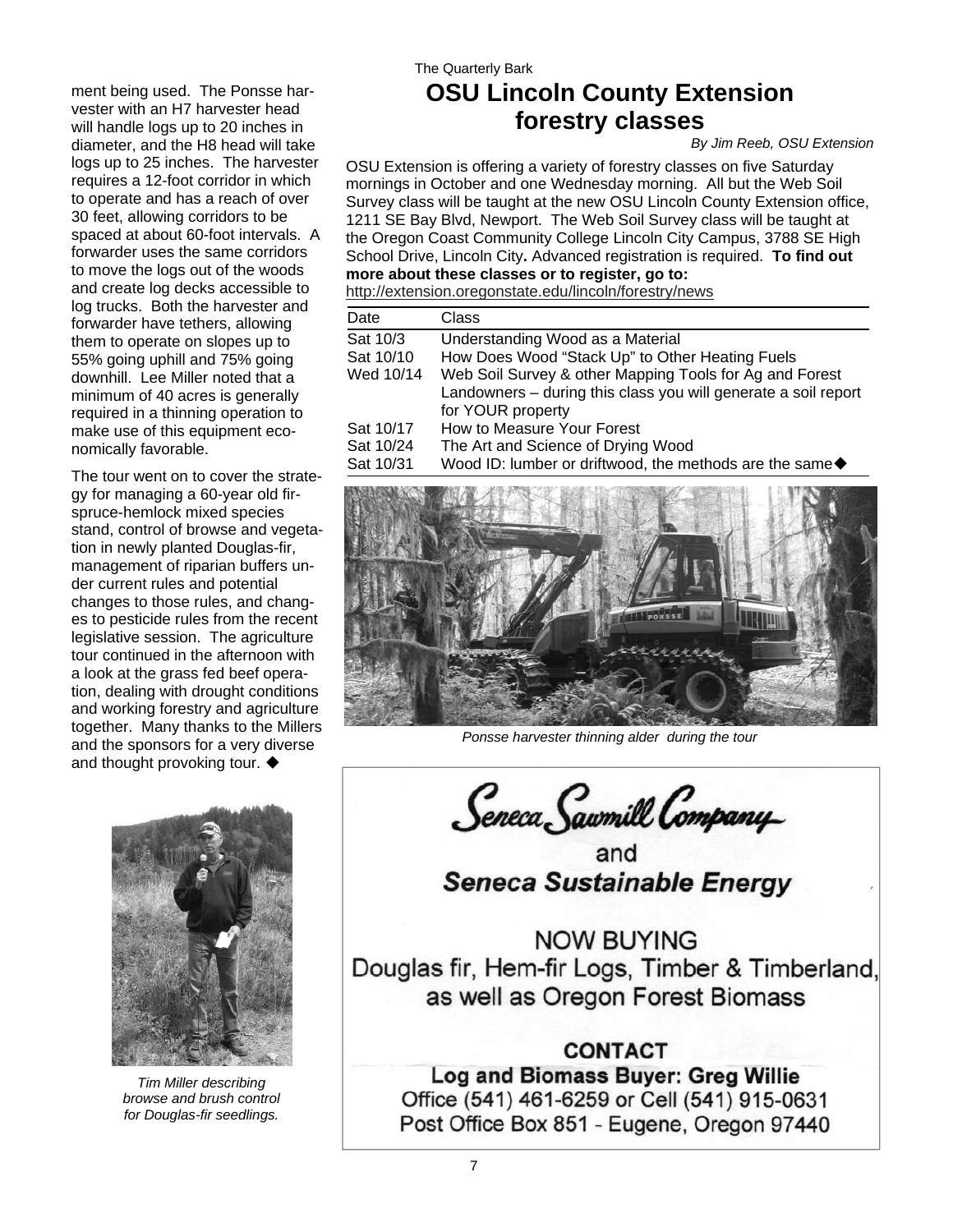# *Benton County News*

### **Twilight Tour on wildlife habitat**

Enhancement of wildlife habitat has always been a primary objective of Karen Fleck-Harding and her family in the management of their woodland property along the Marys River near Wren. On July 23 they hosted a tour, in which they showed more than a dozen examples of habitat enhancement activities, inspiring the 22 participants with ideas about what they could do to enhance wildlife habitat on their own woodland properties. Also leading the discussion were Jennifer Weikel, a wildlife biologist with ODF, who is also a woodland owner and Master Woodland Manager, and Brad Withrow-Robinson, local Extension Agent. A couple of the highlights are described here. *By John Westall*

Snags (standing dead trees) are important for wildlife. Conifer snags can occur naturally, or they can be created by removing the top of the tree, or by girding the tree at the top or the bottom. Although operating on the top of the tree is more difficult and often more expensive, the topkilled snags are preferable for wildlife. Bottom-kill tends to promote decay from the outside in, while topkill promotes decay from the inside out, which is preferable for creation of cavities. Invasion of snags by insects provides food, and cavities created in decaying wood provide shelter. Normally the rule for snags is, "the bigger the better," with a minimum breast-height diameter of

15 to 18 inches preferred; however, we did see where a woodpecker had made good use of a 10-inch snag.

Many songbirds depend on early successional habitat with small trees and shrubs such as vine maple, hazel, cascara, ocean spray, etc. Often one finds these early successional plants in association with recent clearcuts, but Karen showed how with appropriate density of the conifer stand, these species thrive in the understory of a maturing conifer forest. One question that came up was about the re-establishment of these understory species in a young, dense conifer stand upon heavy thinning: will the understory species re-establish themselves naturally within a reasonable time, or should they be inter-planted? Generally, a healthy shrub layer is more likely to develop after thinning if there are shrubs there before thinning, even if they are suppressed and not looking great. Thanks to discussion leaders and BCSWA for an excellent tour.  $\blacklozenge$ 

### **TFOY tour**

*By Greg Vollmer* 

Join us Saturday morning, October 3, to tour the Alsea tree farm of 2015 Benton County Tree Farmers of the Year, Greg and Barbara Vollmer. They purchased this 21 acre property in 1982 and have accomplished several objectives by establishing Douglas-fir on former pasture areas, improving roads, installing culverts, harvesting older stands, reforesting harvested areas and thinning younger stands.

#### **Benton County Chapter Board Members**

| President, Mike Albrecht                        | 541-752-4667 | mjalbrecht2052@gmail.com          |
|-------------------------------------------------|--------------|-----------------------------------|
| Secretary, Laura Harmsen                        | 541-753-6719 | harmsen31@comcast.net             |
| Programs, Roger Workman                         | 541-619-3586 | workman919@gmail.com              |
| Treasurer, Greg Palmer                          | 541-424-3332 | gpalmr@aol.com                    |
| Co-chairs,<br>Nancy Hathaway                    | 541-758-5510 | nancyhath@comcast.net             |
| TFOY Selection Karen Fleck-Harding              |              | karen@mrwc.net                    |
| <b>Education, Rita Adams</b>                    | 541-752-3324 | riadams@comcast.net               |
| David Hibbs                                     | 541-737-6077 | david.hibbs@oregonstate.edu       |
| Membership & OSWA Rep, Marsha Carr 541-424-3882 |              | marshae.carr2@gmail.com           |
| Forest Deputy, Brent Iverson                    | 541-766-6237 | cell 541-740-4290 $\triangleleft$ |

Steve Bowers, OSU Harvesting Specialist, will speak about issues involved with timber harvests on small acreages. Rick Allen, Forester for Starker Forests, will discuss postharvest management and reforestation issues. A lunch (\$5.00) will be served at the Alsea Grange after the tour at about noon.

The tour will depart at 9 am from the Starker Forests office, 7240 SW Philomath Blvd, to travel by van or carpool to the Vollmer property, or, participants may meet at the Vollmer property at 9:45 am; see [http://](http://extension.oregonstate.edu/benton/forestry/events) [extension.oregonstate.edu/benton/](http://extension.oregonstate.edu/benton/forestry/events) [forestry/events](http://extension.oregonstate.edu/benton/forestry/events) for directions. **RSVP** to Jody Einerson at [jody.einerson@oregonstate.edu](mailto:jody.einerson@oregonstate.edu) or 541-766-6311, and indicate whether you want van transportation and/or lunch.

### **Nursery tour**

*By Roger Workman*

BCSWA is pleased to announce a tour of the Brooks Tree Farm nursery on Tuesday, October 27 This tour will be a good follow-up to our seed orchard tour, where we learned about conifer seed production. We shall visit their West Salem field operation as well as their multipurpose facility near Brooks. We shall see how they take the seed and grow it into seedlings for reforestation. We shall also be discussing the ordering process, the types of seedlings available, and current issues associated with supply and demand. While the focus will be on conifer production, Brooks also grows other species including those used in riparian restoration.

The tour will leave from the Benton County Extension office, 4077 SW Research Way at 1 pm and return around 5 pm. Starker Forests has generously provided their bus. Additional transportation will be by van or carpool.

**RSVP** by October 22 to Jody Einerson at 541-766-6311 or [jody.einerson@oregonstate.edu](mailto:jody.einerson@oregonstate.edu) .◆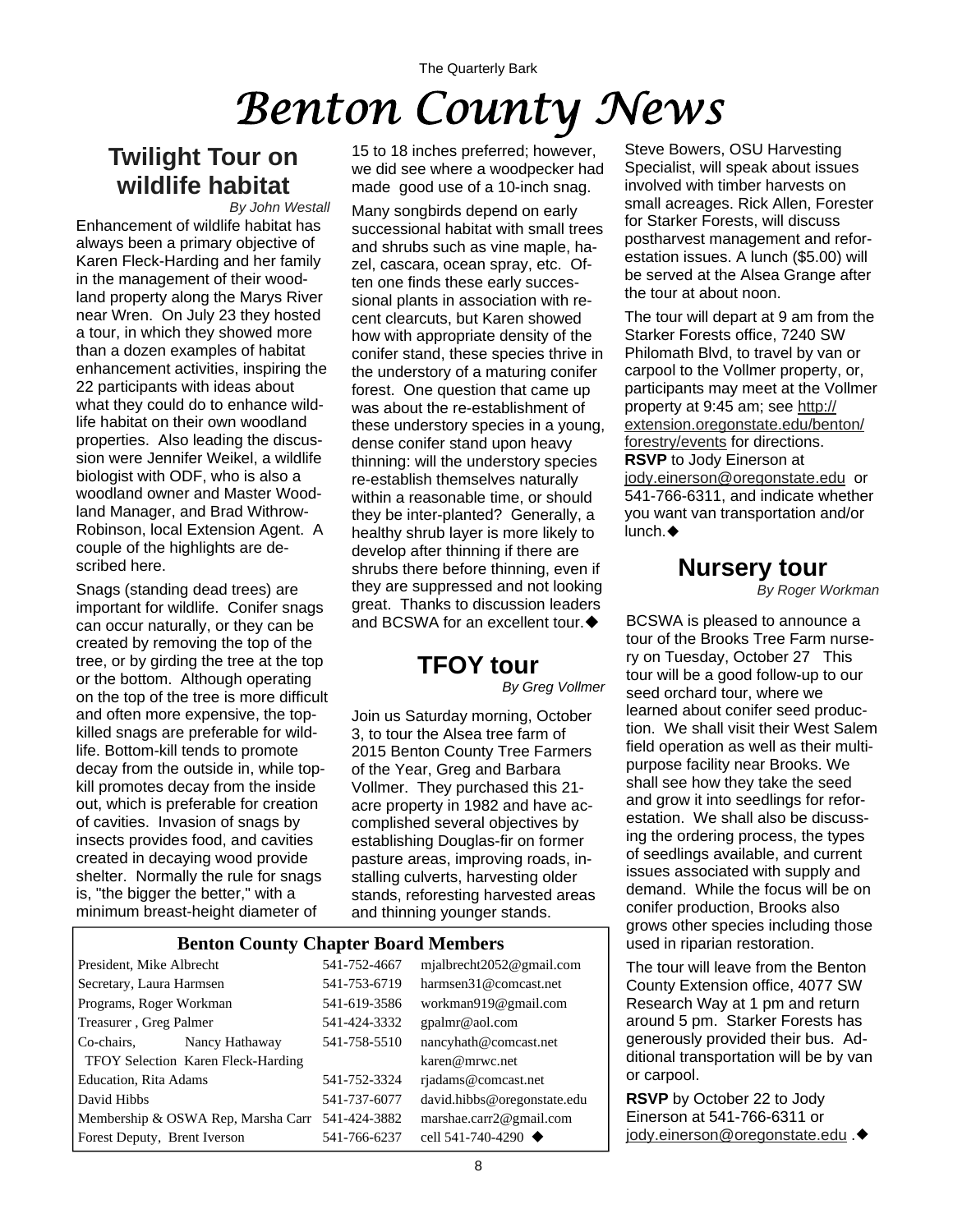## The Quarterly Bark *Linn County Chapter News*



### **President's Corner**

*By Jim Merzenich*

A tour of the Linda Butts tree farm was held on June 19 in conjunction with the

OSWA annual meeting. Linda Butts was the Oregon Tree Farmer of the year for 2014. Over 100 people attended the event, which included a catered lunch, equipment demos, and tours of the property. Matt Bostrum (*[almcontracting.com](http://www.almcontracting.com)*) demonstrated the Raptor 800, which chops and mulches logging slash onsite, an alternative to piling and burning before planting. The same machine also performed linear crushing of pitrun rock on a road surface. The Butts have since gone on to be the runner-up in the Western Regional competition. The following excerpt was written by Mike Barsotti who planned and organized this tour.

*"Linda and her late husband Lynn purchased the 145 acre property in 1974 to raise cattle, but it didn't take them long to see its value as a forest. Working with the Oregon Department of Forestry and a consulting forester, they converted the pasture lands to Douglas- fir forests in the late 1970s and have been learning and improving the health and* 

*value of the property ever since. In addition to many tree planting projects, the Butts have developed a rock road system, pruned young plantations, thinned some stands, clear-cut poorly stocked stands, and restored an 18 acre Oregon white oak woodland. The Butts have also been very active in promoting the management of family owned forestlands. They have worked with OSU Forestry Extension in hosting tours and have volunteered on many other Extension activities. Linda and her son Gary are Master Woodland Managers and work with others in promoting sound forestry practices."* 

The Linn County picnic was July 11 at the Udell's Happy Valley Tree Farm and the TFOY tour was at Dave and Karen Bateman's on August 23. See articles on pp. 10 and 11.

A workshop on invasives will be held on November 4 at the LBCC Lebanon center (see article on p. 12.) We shall have a follow-up twilight tour on identification and control of invasive plants next spring.

A twilight tour on managing and harvesting poles is planned for October, but the date has not been set. Ken Nygren, who works with Bell Pole out of Lebanon, will host this event. Look for an OSU extension announcement describing this event.

| <b>Linn County Officers</b> |                            |              |                                    |  |
|-----------------------------|----------------------------|--------------|------------------------------------|--|
| President                   | Jim Merzenich              |              | 541-466-5004 jim@oakbasin.com      |  |
| Vice Pres                   | <b>Bill Bowling</b>        | 541-791-1370 | bill@artisanlight.com              |  |
| Secretary                   | Jonathan Christie          | 503-394-3192 | $christie@smt-net.com$             |  |
| Treasurer                   | Shirley Holmberg           | 541-259-3963 | vestis3@gmail.com                  |  |
| Past Pres                   | Mike Barsotti              | 503-859-2993 | barsotti@wvi.com                   |  |
| Director                    | Mary Brendle               | 541-367-2845 | brendle@wildblue.net               |  |
| Director                    | Jim Cota                   | 541-409-2253 | thi@melcherlogging.com             |  |
| Director                    | Dan Thackaberry            |              | 541-258-5422 farmerdan17@gmail.com |  |
| Director                    | Henry Wolthuis             |              | 541-367-4764 wolthuis2@comcast.net |  |
| <b>Standing Committees</b>  |                            |              |                                    |  |
|                             | Tree Farm/Yr Joe Holmberg  | 541-259-3963 | praediolum@yahoo.com               |  |
| Education                   | Fay Sallee                 | 541-451-5322 | sksallee@yahoo.com                 |  |
|                             | Seedling Sale Sherm Sallee | 541-451-5322 | sksallee@yahoo.com                 |  |
| Scholarships Katie Kohl     |                            | 541-451-1734 | kohl@proaxis.com                   |  |
|                             | Linn Deputy Rodney David   | 541-967-3950 | rdavid@linnsheriff.org             |  |
|                             |                            | 800-884-3391 |                                    |  |

The annual Tree Farm meeting and banquet will be held Monday, November 23 at the World Forestry Center. A video showing all county winners is shown, and the Oregon TFOY for 2015 will be announced. This meeting will also include a twohour training session on fire preparedness.

Our chapter now has 97 regular members, five more than earlier in the year. I would like to welcome our new members and to thank those who have recruited new members.

With the heat, drought, and fire danger it has been a quiet and mostly unproductive summer on our tree farm. We planted Douglas-fir and incense cedar on six acres last winter, and, despite good site preparation and weed control, we lost about 25 percent. Some of this loss is a result of planting Douglas-fir on sites that are better suited for ponderosa pine or oak. Be aware that seedlings are in short supply. I recommend the Forest Seedling Network ([www.forestseedlingnetwork.com\)](http://www.forestseedlingnetwork.com) to help find trees that match your site. This service is managed by Bob McNitt, a long-time OSWA member from Stayton. You might also thank Bob for providing this service.

The late summer rain has washed the dust off of your blackberries, and fall is a good time to get these invasives under control. We generally spray blackberries in the fall with a 1.5% solution of Garlon 4 or its equivalent. We also use a surfactant to adhere the herbicide to the leaf surface and a marker dye to determine where we have sprayed. When sprayed in the fall the herbicide is drawn into the roots to kill the plant. Most other broad-leaved plants are dormant now and are not affected by the spraying. Except to protect young seedlings, we do not spray our native trailing-blackberry (aka Dewberry, *Rubus ursinus*) since it is a favored winter browse for blacktail deer. Have a safe and enjoyable fall season.  $\blacklozenge$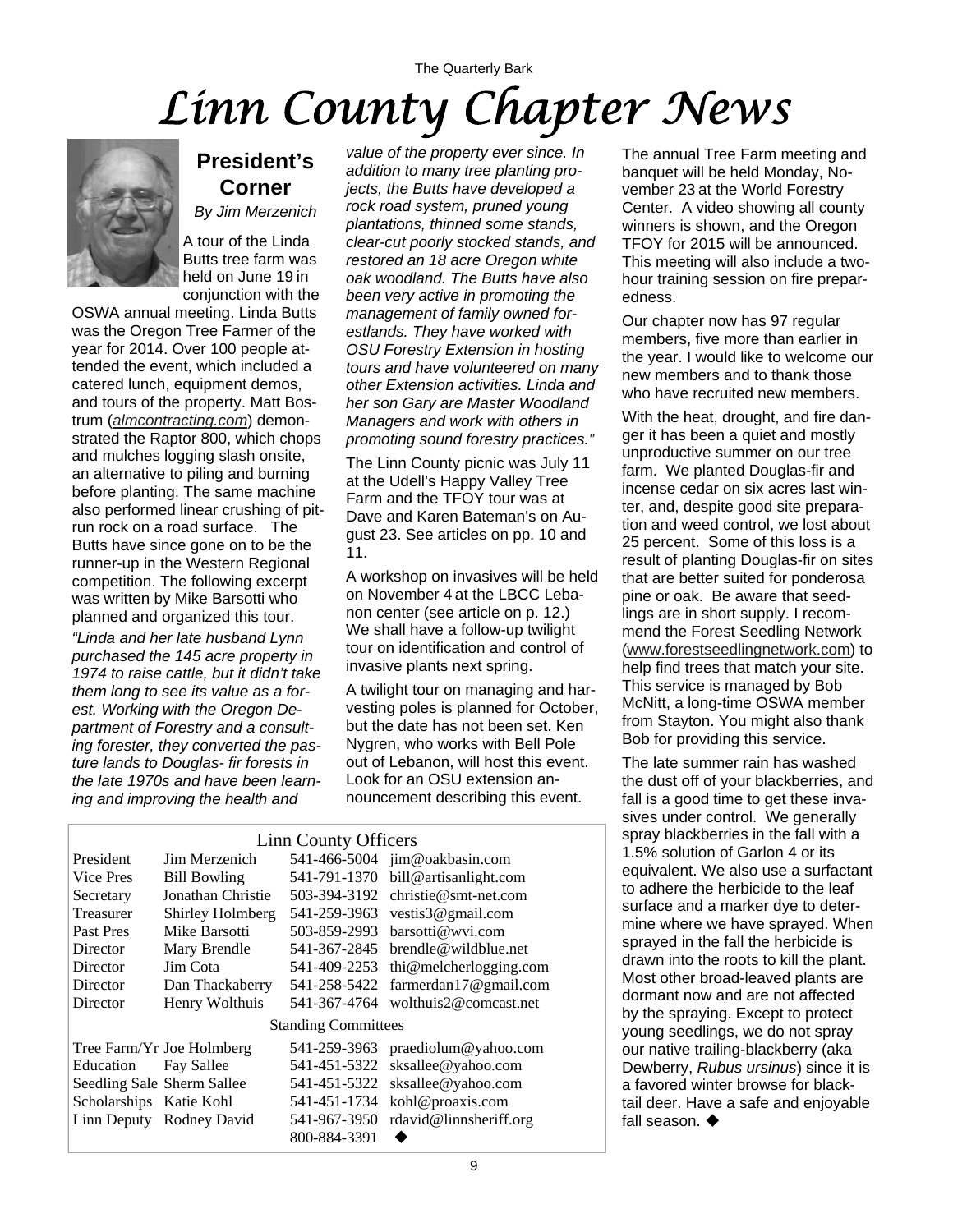### **Linn County TFOY Tour**

*By Dave Bateman*

The Linn County 2015 Tree Farmer of the Year tour was held on the property of Dave and Karen Bateman on Sunday, August 23. The weather was ideal for the event and over 50 interested tree farmers showed up to congratulate Dave and Karen and see their property.

Dave talked about the history of the property, and he provided a map that described, in detail, the different forest stands on the property.

Dave and Karen live on 46 acres purchased from the Barna family in 2002. The Barna family had purchased the property from Albert Howard in 1957. Dave had a copy of the patent (deed) from the United States of America to Oliver K. Howard in 1923 from President Warren G. Harding. So not very many owners in the chain of title: USA, Howards, Barnas and Batemans.

LOGGING, llc "Your local, small-woodlands logger"

R.L. & SONS

Family owned and operated ~  $|$  icensed and insured  $\sim$ AOL/OPL Certified.

We practice sustainable forestry, specializing in regeneration harvests, selective thinning, land clearing and forest management. Shovel logging or ground logging. Call us today to discuss your logging needs.

Rick or Wendy Lamprecht (503)983-1435 or (541)929-8314 msg.

The Quarterly Bark



*Dave Bateman (right) receives Linn County Tree Farmer of Year sign from Jim Merzenich* 

We were treated to a great discussion of poles and the pole market by Ken Nygren. Ken works for Bell Timber, Inc. Ken discussed the financial return to small woodland owners who would like to consider including poles in their harvest plans. While not all trees are candidates for poles, it looks like more might qualify than previous pole markets dictated. Following the discussion, Ken and Dave led the group on a tour to discuss standing timber that would or would not make poles and why. There were lots of questions. Anyone interested in having Bell Timber come to their property to help evaluate timber for potential poles can contact Ken at 971-241-0268 or at [woodmantwo@gmail.com](mailto:woodmantwo@gmail.com).

Dave and Karen had 20 acres of the property logged before they moved

in and replanted in 2002-2003. A couple of acres were planted to western red-cedar where the soil was wet or heavily shaded. The balance was planted to genetically improved Douglas-fir at 500 trees per acre. The Douglas-fir will be precommercially thinned to approximately 350 trees per acre to maintain good tree vigor up to the first commercial harvest. We slipped into a portion of this plantation to see trees flagged to be thinned. Dave has done a lot of conifer pruning and has grafted Noble fir to try and obtain more desirable boughs genetically.

Dave and Karen provided chicken and turkey hot dogs and participants brought potluck dishes making a fantastic conclusion to a perfect day.  $\blacklozenge$ 

#### **FORESTLAND FOR SALE in OREGON & WASHINGTON**

We market forestland properties in western Oregon and Washington. Check www.WorldForestInvestment.com for the latest properties available under "Forestland for Sale" tab.

If you have a forestland property that you have considered selling; we offer free consultation and will come look at your land. If you are settling an estate, let us do the job of getting you the best price.

With 40 years of experience in forestry work, we can offer solutions from a practical forestry and financial standpoint.



Licensed Broker in Oregon and Washington. **Professional Forester** Mark.Willhite@juno.com 503-695-6419

Member: Society of American Foresters, Oregon Small Woodlands Association, Washington Farm Forestry Association, Forestland Owners Association, American Tree Farm System, and the Clackamas County Farm Forestry Association.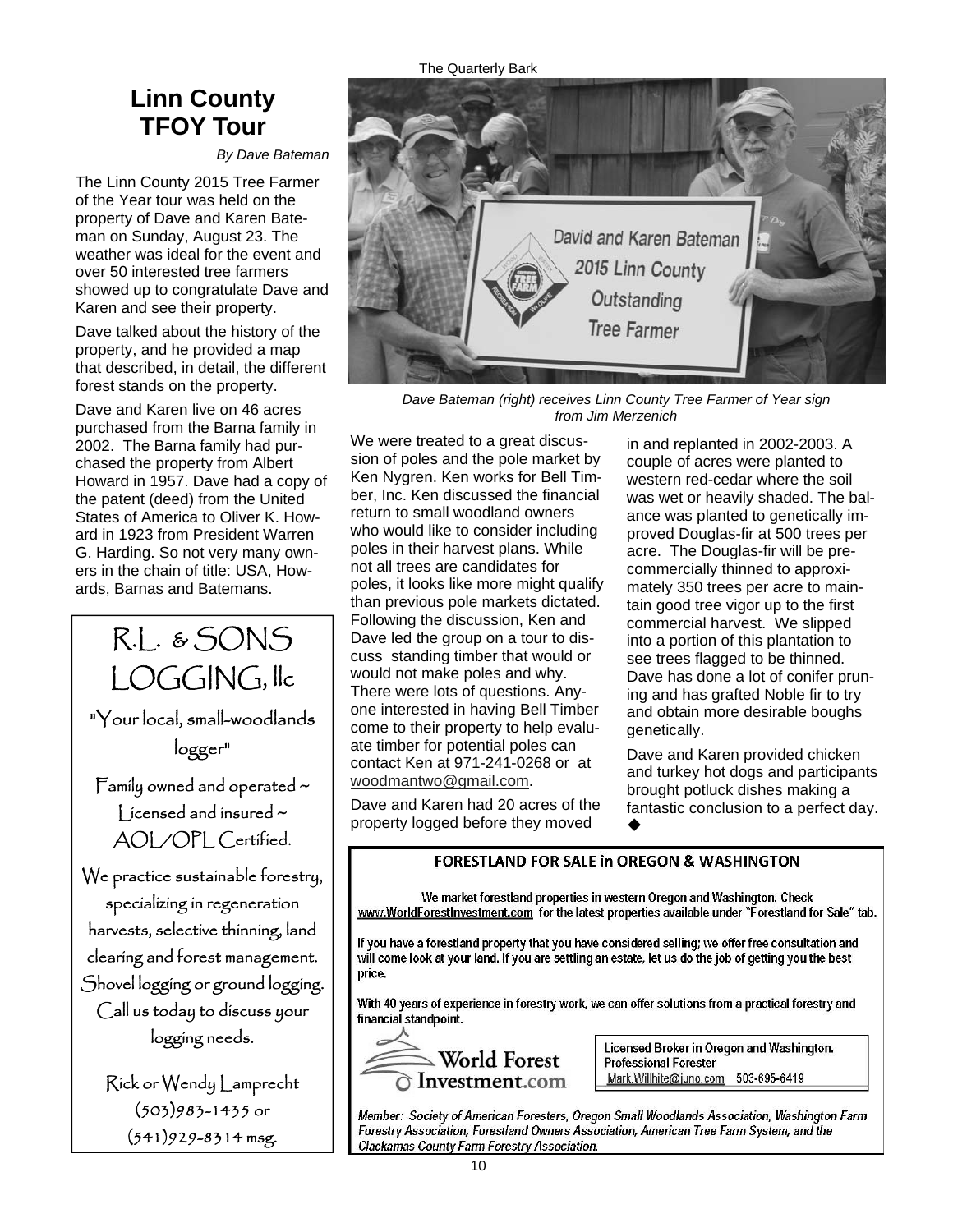## **Linn County picnic**

*By Sherm Sallee* 

On July 11, Linn County Small Woodland chapter held their annual picnic at the Udell's Happy Valley Tree Farm near Lebanon. The weather was perfect and about 45 people showed up for a tour on the property and a nice potluck lunch. Following coffee and rolls, along with social time and getting to meet new and old friends, we traveled a short distance to visit a pond that was constructed in 1966. One of the



FSC Trademark (c) 1996 Forest Stewardship Council A.C. . SCS-FM/COC-00062GN

#### The Quarterly Bark

people that helped engineer and construct the pond, Jim Udell, was there to describe the approval and construction process and answer questions. There were a lot of questions and interest in building ponds on woodland property. The tour members were informed about the new field guide written by Steve Bowers, *Woodland Ponds*, and a copy was available for them to review.

Next on the tour was a visit to a thinning plot study that was collaboration between Oregon State University and Bert Udell. The study was established in 1981 and continued for 15-years. A final report on the study results was published in the *Western Journal of Applied Forestry* in 2007. The group had the opportunity to visit both a low thinning plot (remove smaller, less competitive trees) and a crown thinning plot (remove mostly dominant and co-dominant trees) and discuss the results of the final study. This led to conversations about markets for some of the larger trees and the fact that several mills are still able to process logs that exceed 30 inches in diameter.

Our final tour stop was a visit to a small 2010 clear-cut. A portion of the area was planted in 2011 while the rest of the area was planted in 2012 after allowing the vegetation to sprout and then treated with herbicide prior to planting. The group was able to discuss the pros and cons of site preparation and view the results of a couple of approaches. We discussed the advantage of purchasing the higher quality, faster growing seedlings that are available to small woodland owners. Vexar tubes were placed on the seedlings when they were planted. We discussed the reasons for the use of the tubes along with the need to closely monitor them as the trees grow.

Fay Sallee had information and activities for the 8 young small woodland people that accompanied their parents. She showed them some of the many critters that live in the woodland ponds as well as helping them identify trees and shrubs.

There was a display of a few of the products sold through the Oregon Woodland Cooperative. We talked about the bundled firewood and the process followed to produce and market the wood. There also was a chance to talk about the woodworking side of the cooperative and the essential oils. Several people took cooperative business cards.

I want to thank the people who helped. Dave Bateman and Larry Mauter put out signs to help guide people to the property. David Sallee provided parking support. Jim Udell mowed the road and parking area and provided information about early management. Mike Barsotti provided bottled water. Brad and Christy Tye cooked the hot dogs and set up the lunch serving area so everyone got a chance to eat a great potluck lunch. Bonnie Marshall came early and prepared the picnic tables along with getting the area ready for the visitors and Brad Withrow-Robinson for arranging for the PA system.

### **Mary Brendle named Volunteer of the Year**

*By Jim Merzenich* 

Mary and Bob Brendle have a tree farm on the beautiful Calapooia River where many Linn **County** chapter

board



*Mary Brendle on a recent tour* 

meetings have been graciously hosted. When a contest to name our quarterly newsletter was held in 1997, Mary Brendle won by proposing that we call it "The Quarterly Bark." Since that time Mary has served our chapter board as a director, secretary, vice president and president and a tireless volunteer.

After years of helping with our annual seedling sale, Mary proposed that we also needed a venue to sell oth-

*(Continued on page 12)*